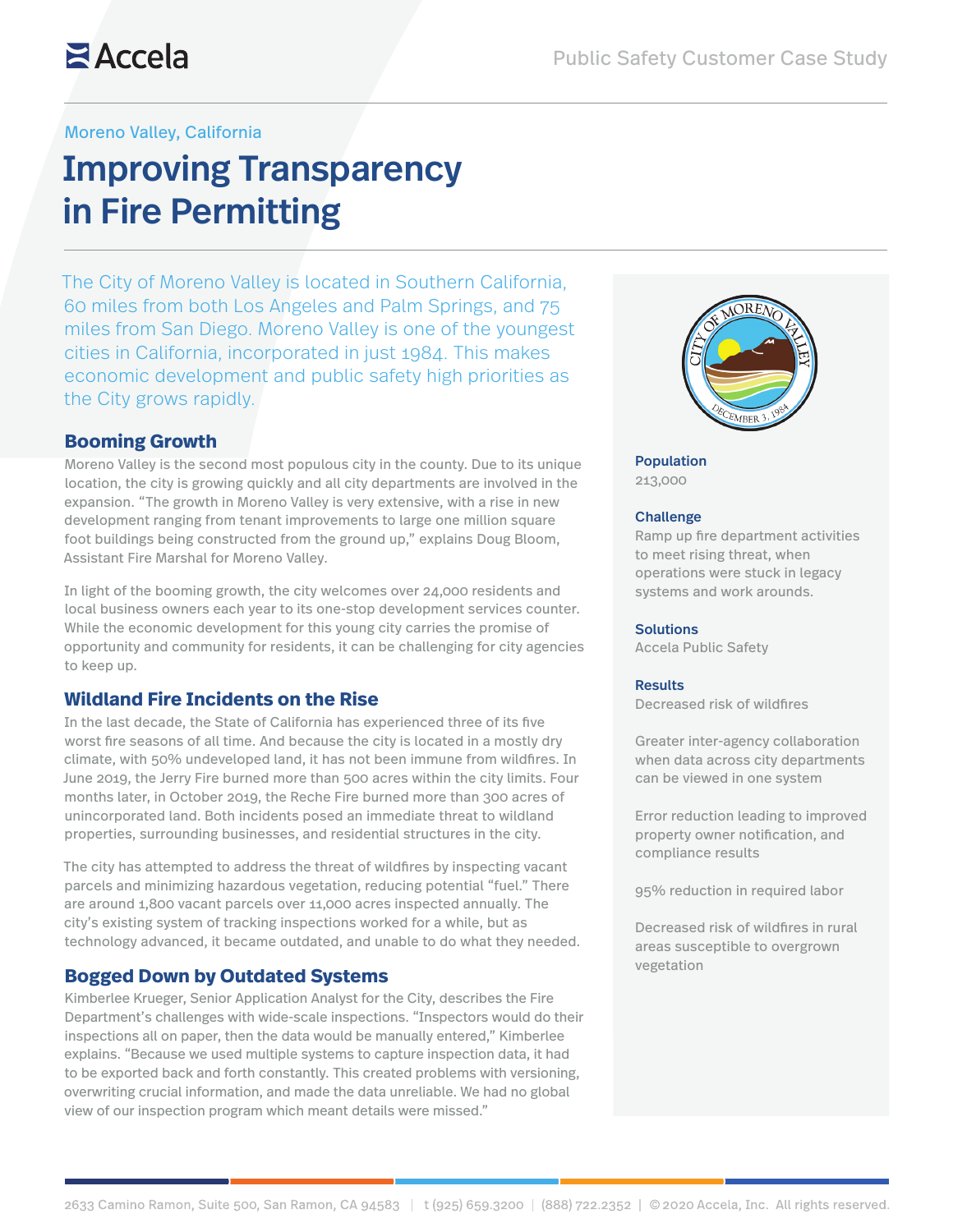# $A **CC**ela$



Fire inspectors also had trouble seeing approvals from other departments while in the field, making it tough to get a holistic view of a parcel's permit history and approved use. "For example, if the fire inspector wanted to know the parcel's conditions of approval, they would have to come back to the office to look at the file or call in to have someone relay the information while they waited on the phone," Kimberlee explains. "It was not efficient."

Not only did inspectors struggle with accessing information in the field, but completing inspections had its own challenges. "Inspectors could not validate their location relative to the parcel's boundary lines, so they didn't really know whose property a violation occurred on," Kimberlee shares. "And because they used traditional cameras to document violations, the photos had to be manually uploaded and attached to the inspection back at the office. It was a really time-consuming process."

### **The Search for a Solution**

To help them find a better solution, Moreno Valley Fire Department staff compiled a list of requirements that would streamline their regulatory activities. Their ideal solution needed to have the following:

- The ability to connect to the city's existing Geographic Information System (GIS) for parcel and owner data
- A strong mobile app that could locate inspectors and allow them to capture and attach photos of violations
- The ability to automate the process of scheduling inspections, property owner notifications, and assessing fees
- An online portal for property owners to easily track the status of submitted plans, permits, and pay fees online
- Reporting options that could give staff a global view of progress towards achieving department goals

They polled other agencies in the city, and decided that the Accela Civic Platform was the solution they needed.

### **Improvements All-Around**

After the Fire Department chose Accela as their software vendor, it didn't take long to see the benefits.

By reducing the different sources of record management systems, the process became more efficient for inspectors. "We can track all pending inspections along with the completion rate each month. This allows our monthly annual inspections and state mandated inspection deadlines to be completed on time," Assistant Fire Marshal Bloom remarks. "In general, the system helps us capture a lot of good data not only for state reporting, but also for monitoring our own progress. Inspections used to be slow because we did everything manually. We weren't able to look at any metrics because the data was unreliable, but that's different now."

Another improvement for the Fire Department is the ability to access data from other city departments also using Accela, "We have five modules on Accela: building, planning, code enforcement, special district fire, parks, and transportation," Kimberlee explains. "The data repository for our annual fire program is the GIS system. Inspectors can use the system to search for records in the building department's module to get inspection history, square footage, and other information. They can also use the platform to view conditions of approval issued by the Planning Department."

The Fire Department also uses Accela to manage their complex billing process. "For our annual fire permits, we first conduct and complete the inspection and then the fees are assessed and invoiced," Jackie Lankhorst, Permit Technician for the City of Moreno Valley explains. "The way we used to process billing would take staff days to complete a full billing cycle. Now, with Accela, we not only save administrative time, but we can provide accurate billing reports for the management team."